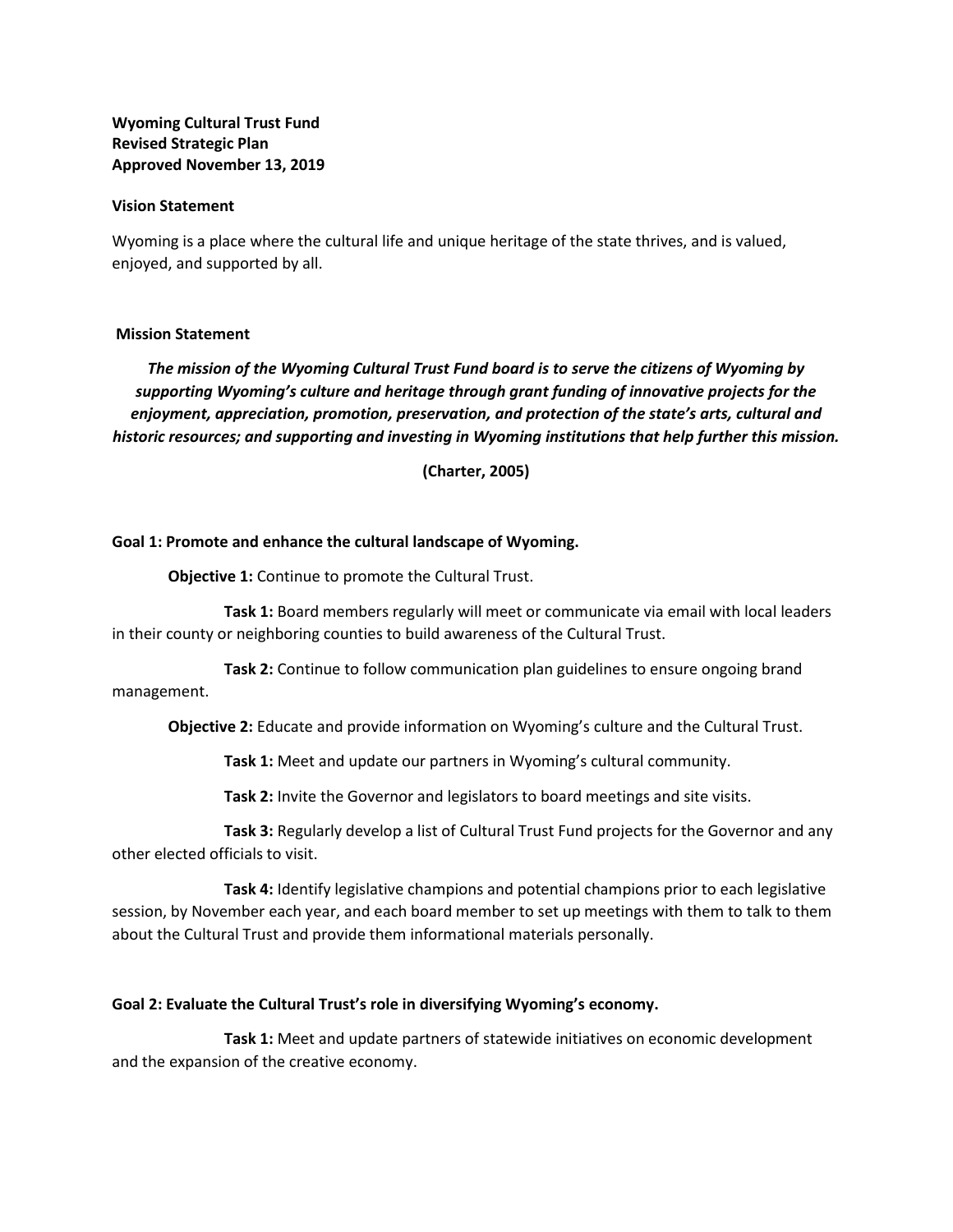**Task 2:** Evaluate data collection of Cultural Trust Fund grant reporting to ensure appropriate data is being obtained to support economic diversity evaluation.

## **Goal 3: Increase the WCTF corpus to \$30,000,000 by 2030 and stabilize future interest earnings and grant awards.**

**Objective 1:** Ask for at least one million dollars per year (\$2 million biennial request) from the Wyoming State Legislature.

**Task 1:** The board will work with the Director of State Parks and Cultural Resources and Deputy Director of Cultural Resources to develop and include corpus increase requests in biennial or supplemental budgets as appropriate.

**Task 2:** The board will confirm and support the budget process by the May meeting each year.

**Task 3:** The board will invite the Wyoming State Treasurer to a board meeting annually.

**Objective 2:** The board will continue solicitation of private and corporate donors.

## **Goal 4: Develop a strategy for ongoing WCTF Board development and cultivation of future board members.**

**Objective 1:** Work with nominating boards early to cultivate and plan for upcoming appointments. Administrator will inquire with expiring members of their interest in re-appointment by March of the year prior to their term end-date.

**Objective 2:** Provide existing board members with appropriate tools for familiarization, training and development options within the WCTF board.

**Task 1:** Update handbook as needed, provide orientation for new board members, and share training opportunities as they arise.

**Task 2:** Provide tour/site visit options at each board meeting.

# **Goal 5: Develop and evaluate an over-arching philosophy on grant making, i.e. the types of projects and initiatives the WCTF should focus on and the ideal structure to ensure the greatest impact.**

**Objective 1:** Develop an online granting process by 2021.

**Task 1:** Identify possible grant program providers. Obtain service parameters and bid documents.

**Task 2:** Develop business case for Enterprise Technology Services (ETS) review by April

2020.